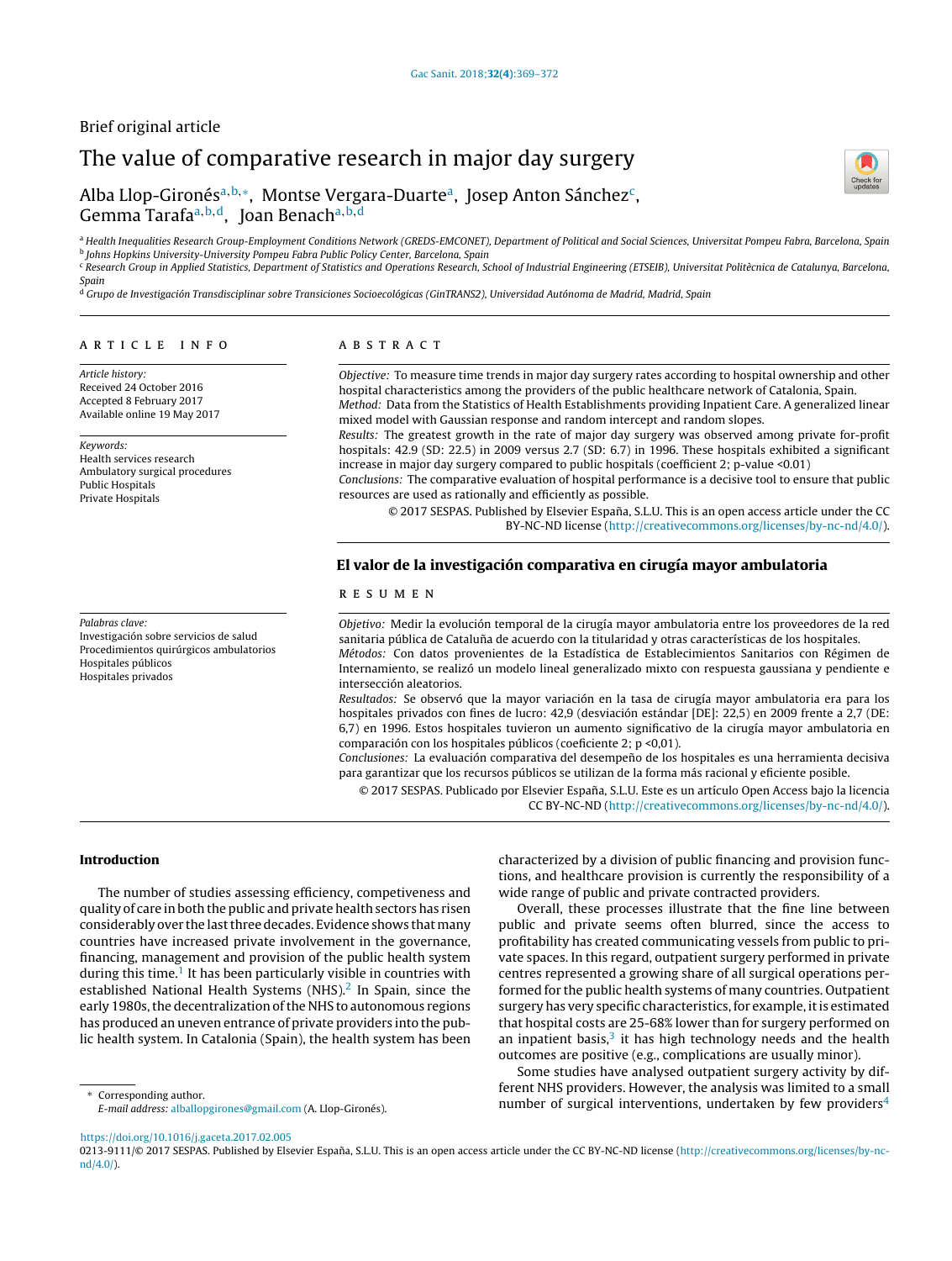# Table 1

Hospital characteristics of the study sample in 1996 and in 2009.

|                                   | 1996           |        |                            |        |                                         |        |                                   |       | 2009              |        |                          |        |                                         |        |                                   |        |
|-----------------------------------|----------------|--------|----------------------------|--------|-----------------------------------------|--------|-----------------------------------|-------|-------------------|--------|--------------------------|--------|-----------------------------------------|--------|-----------------------------------|--------|
|                                   | Public $(n=9)$ |        | Other public<br>$(n = 11)$ |        | Private<br>not-for-profit<br>$(n = 17)$ |        | Private<br>for-profit<br>$(n=12)$ |       | Public<br>$(n=8)$ |        | Other public<br>$(n=16)$ |        | Private<br>not-for-profit<br>$(n = 14)$ |        | Private<br>for-profit<br>$(n=10)$ |        |
|                                   | n              | %      | n                          | $\%$   | n                                       | $\%$   | $\mathbf n$                       | %     | n                 | $\%$   | n                        | $\%$   | $\mathbf n$                             | $\%$   | n                                 | $\%$   |
| Number of beds                    |                |        |                            |        |                                         |        |                                   |       |                   |        |                          |        |                                         |        |                                   |        |
| < 250                             | 3              | 33.3   | 4                          | 36.4   | 12                                      | 70.6   | 11                                | 91.7  | $\overline{2}$    | 25.0   | 9                        | 56.3   | 10                                      | 71.4   | 8                                 | 80.0   |
| 251-600                           | 4              | 44.4   | 5                          | 45.5   | $\overline{4}$                          | 23.5   | 1                                 | 8.3   | 3                 | 37.5   | 5                        | 31.3   | 3                                       | 21.4   | $\overline{2}$                    | 20.0   |
| >601                              | 2              | 22.2   | $\overline{2}$             | 18.2   | $\mathbf{1}$                            | 5.9    | $\mathbf{0}$                      | 0.0   | 3                 | 37.5   | 2                        | 12.5   | $\mathbf{1}$                            | 7.1    | $\bf{0}$                          | 0.0    |
| Number of doctors                 |                |        |                            |        |                                         |        |                                   |       |                   |        |                          |        |                                         |        |                                   |        |
| < 150                             | 6              | 66.7   | $\overline{7}$             | 63.6   | 16                                      | 94.1   | 11                                | 91.7  | $\mathbf{1}$      | 12.5   | $\overline{7}$           | 43.8   | $9\,$                                   | 64.3   | 8                                 | 80.0   |
| 151-300                           | 1              | 11.1   | 3                          | 27.3   | $\mathbf{0}$                            | 0.0    | $\mathbf{1}$                      | 8.3   | $\overline{2}$    | 25.0   | 5                        | 31.3   | 3                                       | 21.4   | $\mathbf{1}$                      | 10.0   |
| >301                              | 2              | 22.2   | $\mathbf{1}$               | 9.1    | $\mathbf{1}$                            | 5.9    | $\mathbf{0}$                      | 0.0   | 5                 | 62.5   | 4                        | 25.0   | 2                                       | 14.3   | $\mathbf{1}$                      | 10.0   |
| Number of interns                 |                |        |                            |        |                                         |        |                                   |       |                   |        |                          |        |                                         |        |                                   |        |
| <15                               | 3              | 33.3   | 6                          | 54.5   | 15                                      | 88.2   | 11                                | 91.7  | $\mathbf{1}$      | 12.5   | 7                        | 43.8   | 9                                       | 64.3   | 8                                 | 80.0   |
| 16-90                             | 3              | 33.3   | $\overline{4}$             | 36.4   | $\mathbf{1}$                            | 5.9    | $\mathbf{1}$                      | 8.3   | $\mathbf{1}$      | 12.5   | 5                        | 31.3   | $\overline{4}$                          | 28.6   | $\mathbf{1}$                      | 10.0   |
| >91                               | 3              | 33.3   | $\mathbf{1}$               | 9.1    | $\mathbf{1}$                            | 5.9    | $\mathbf{0}$                      | 0.0   | 6                 | 75.0   | 4                        | 25.0   | $\mathbf{1}$                            | 7.1    | $\mathbf{1}$                      | 10.0   |
| Number of high technology devices |                |        |                            |        |                                         |        |                                   |       |                   |        |                          |        |                                         |        |                                   |        |
| $2$                               | 5              | 55.6   | 9                          | 81.8   | 15                                      | 88.2   | 12                                | 100.0 | 3                 | 37.5   | 13                       | 81.3   | 13                                      | 92.9   | 9                                 | 90.0   |
| $3 - 10$                          | 4              | 44.4   | 2                          | 18.2   | $\mathbf{1}$                            | 5.9    | $\bf{0}$                          | 0.0   | $\overline{4}$    | 50.0   | 2                        | 12.5   | $\mathbf{0}$                            | 0.0    | $\mathbf{1}$                      | 10.0   |
| >11                               | $\mathbf{0}$   | 0.0    | $\mathbf{0}$               | 0.0    | $\mathbf{1}$                            | 5.9    | $\mathbf{0}$                      | 0.0   | $\mathbf{1}$      | 12.5   | $\mathbf{1}$             | 6.3    | $\mathbf{1}$                            | 7.1    | 0                                 | 0.0    |
| Major day surgery                 |                |        |                            |        |                                         |        |                                   |       |                   |        |                          |        |                                         |        |                                   |        |
| Mean $(SD)$                       | 16.6           | (21.0) | 13.6                       | (11.0) | 13.7                                    | (14.0) | 2.7                               | (6.7) | 35.1              | (13.0) | 49.3                     | (12.0) | 46.4                                    | (11.0) | 42.9                              | (22.0) |

SD: standard deviation.

and tracking short periods of time. $5$  Moreover, despite the importance of the time trend analyses for evaluating the hospital performance few studies have investigated the relationship to the hospital characteristics.<sup>[6](#page-3-0)</sup>

In Catalonia, recently, a descriptive study has been published analysing the outpatient surgery, however they have not considered the tendency analysis to compare the performance along the time, also they do not distinguish between the providers of the public healthcare network (other public hospitals, private-not-for-profit hospitals and private-for-profit hospitals).<sup>[7](#page-3-0)</sup> This study aims at measuring longitudinal data from 1996 to 2009 on major day surgery rates among the providers of the public healthcare network of Catalonia. The longitudinal analysis will provide a more robust model to observe hospital patterns of change.

#### Methods

#### Settings

The Ministry of Health in Spain has the mandatory and publicly accessible database called Statistics of Health Establishments providing Inpatient Care (ESCRI in its Spanish initials). It has generated information maintaining consistency and methodological homogeneity over time, and although it only ensures comparability within autonomous regions, it is possible to obtain a completely homogeneous series of the public healthcare network of Catalonia covering the period 1996-2009.

#### Design, data source and variables

This was a longitudinal retrospective study of hospitals in the Catalan Public Hospital Network from 1996 to 2009. Data for this study came from the ESCRI. The sample was made up of all acute care hospitals belonging to the Catalan Public Hospital Network with 75% or more publicly funded discharges, registered in the ESCRI between 1996 and 2009. One hospital, with data for only one year, was excluded from the analysis. The sample size had two dimensions: the number of experimental units (hospitals) and the number of observations per experimental unit (years).

The indicator analysed was the global major day surgery rate per 100 operations. Construction of the indicator and variables of hospital characteristics (number of beds, number of high technology devices, total number of physicians and total number of medical interns) were based on the recommendations of the Ministry of Health.<sup>[8,9](#page-3-0)</sup>

Hospital ownership was classified according to Saltman<sup>[10](#page-3-0)</sup> and the information available in the ESCRI as: 1) public: the Catalan Health Institute; ii) other public: provincial and municipallyowned public hospitals; iii) not-for-profit: private-not-for-profit hospitals; and iv) for-profit: private-for-profit hospitals. The hospitals are unequally distributed around the territory, public hospitals are concentrated in the provincial capitals and the majority are high-complexity hospitals. The other hospitals are scattered about the region and the majority are basic general hospitals or referral hospitals.<sup>[11](#page-3-0)</sup>

#### Statistical analysis

A generalized linear mixed model  $(GLMM)^{12}$  $(GLMM)^{12}$  $(GLMM)^{12}$  with Gaussian response and random intercept and random slopes was fitted to test our hypothesis that the hospitals had different levels of and time trends in major day surgery rates, according to their ownership and other hospital characteristics. The model took of account the repeated observations from each hospital over the whole time period and was adjusted for the number of beds, and numbers of high technology devices, of physicians, and of interns. The slope of the weighted line is interpreted as a composite estimator for the annual variation of the outcome variable.

The threshold to include or exclude the variables in the model was 5% significance for the ANOVA test, except when the Akaike information criterion worsened.<sup>[12](#page-3-0)</sup> Finally, the model was validated employing residual analysis. The analyses were performed using the free software, R v.3.0.3.

#### Results

Characteristics of the hospitals at the beginning and the end of the study period were found to be largely similar in the two time-periods (Table 1). Greater differences in major day surgery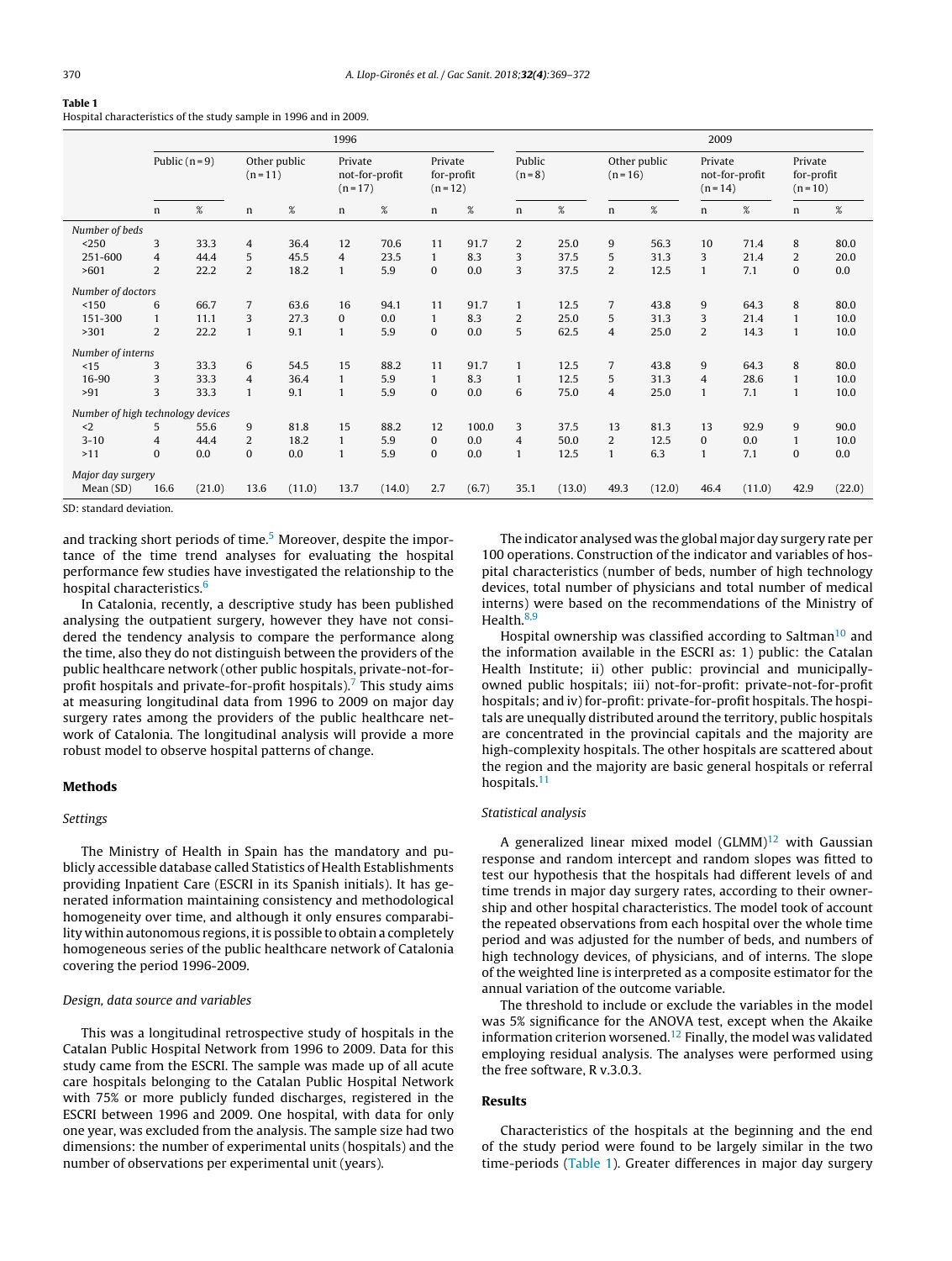

Figure 1. Trends, differences and confidence intervals (95%) in mean major day surgery rates by hospital ownership (1996-2009). OP: other public hospitals; P: public hospitals; PFP: private for-profit hospitals; PNFP: private not-for-profit hospitals.

rate were observed among private for-profit hospitals: 42.9 (standard deviation [SD]: 22.5) in 2009 versus 2.7 (SD: 6.7) in 1996, while public hospitals presented the least changes in this indicator: 16.6 (SD: 21.5) in 1996 compared to 35.1 (SD: 13.4) in 2009.

The results of the GLMM analysis of the composite score indicate that the hospitals in the ownership categories of public, other public and private not-for-profit had the highest rates of major day surgery at the beginning of the period. The major day surgery rate for private for-profit hospitals was significantly lower than that of public hospitals in 1996. No differences were found between other pair-wise comparisons of hospital ownership types. In the interaction between hospital ownership and year it may be seen how private for-profit hospitals present a significantly greater annual increase in major day surgery rates (coefficient 2; p-value <0.01), compared to the rest of ownership categories studied. The composite score for public hospitals was +1.96 operations/year and in the case of private for-profit hospitals, it was +3.92 operations/year, which is a significant difference of 2 units. These differences were maintained when performing the multiple comparisons.

Figure 1 highlights the significant predictor hospital ownership and its interaction with time, from the adjusted GLMM. Data points represent the major day surgery rate calculated from fixed effects,

while adjusting for other predictors in the model (Fig. 1 A). Error bars in the lower part of the figure represent 95% confidence intervals for the differences in major day surgery rates between pairs of hospital ownership categories at the beginning (1996), and end of the study period in 2009, as well as the differences in trends over the study period (Fig. 1 B1, B2 and B3). The slope of the hospitals for-profit exceeds significantly in 2 units to that of the public hospitals (Fig. 1 B2).

The annual increase in the rate of major day surgery was greater in private for-profit hospitals than in the rest of the hospitals of the public network. At the beginning of the period, the major day surgery rate in private for-profit hospitals was below that of public hospitals and other public hospitals, while at the end of the period, this rate for private for-profit hospitals was higher than that of public hospitals (Fig. 1 A). The difference in the trend (slope) is significant in these hospitals, taking public hospitals as the reference (Fig. 1 B2).

#### Discussion

The present study has sought to compare longitudinal data from 1996 to 2009 on major day surgery rates among the providers of